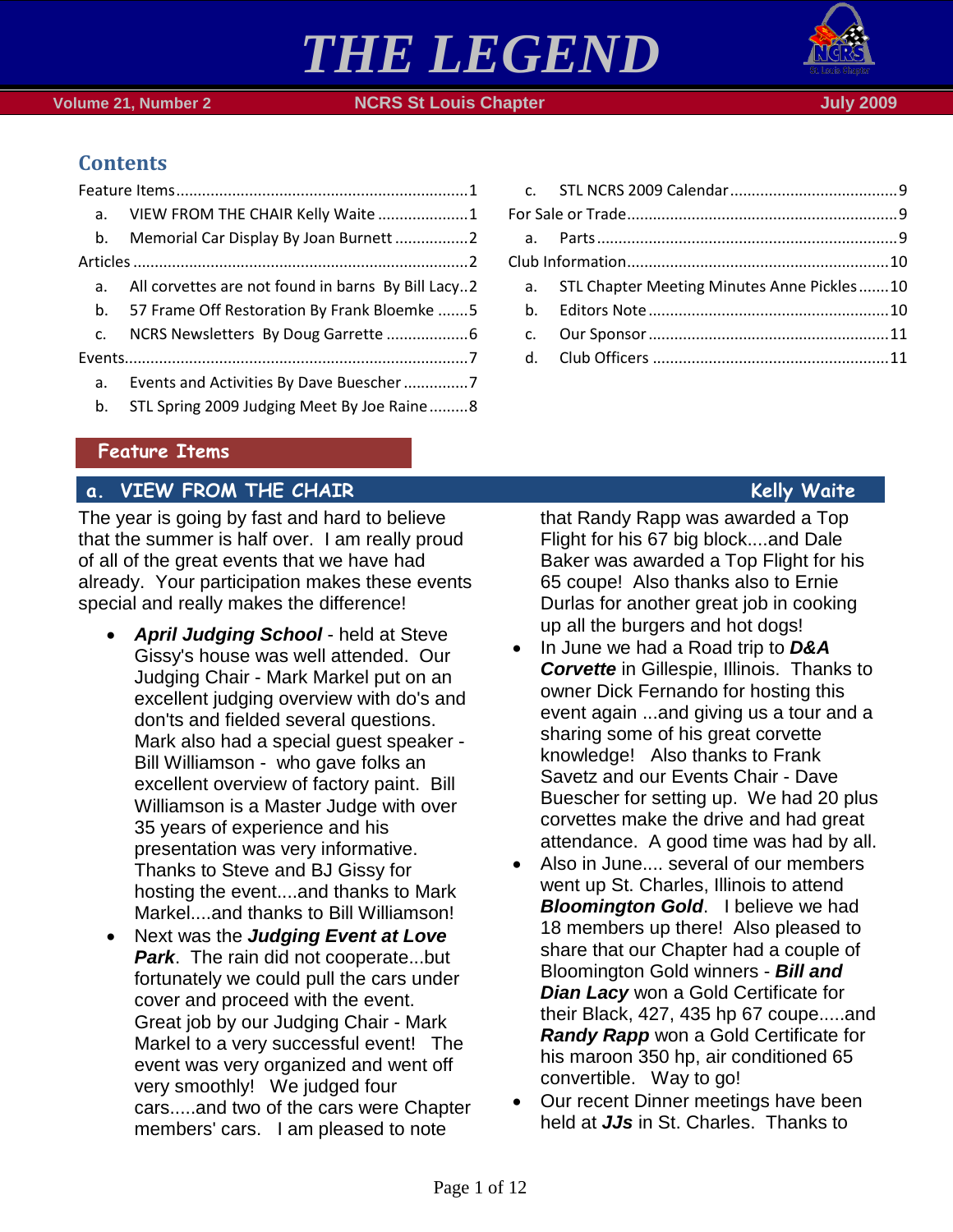

 **Volume 21, Number 2 <b>NGRS St Louis Chapter** July 2009

Kenny Webb and Greg Simon for suggesting and setting this place up for Dinner meetings. JJs has worked out well for the last couple of dinner meetings. They rope off an area for Corvette only parking. It is really nice to be able to drive our vettes to the dinner meetings. We will have our August Dinner meeting at JJs as well. Hope you can come to the next dinner meeting ....and drive your vette...and enjoy a great burger.

- o Also please remember to bring anything helpful for our charity - *Nurses for Newborns.* They really need our help. Can goods, diapers, toys, and/or checks are very much appreciated.
- Upcoming events - please be sure to mark your calendar for the following:
- o *Car Show at Fee Fee Baptist Church* on Saturday, August 1st. They will have a special Corvette Display in honor of Marvin Burnett. I know you all will want to bring your cars to this show. Lunch will also be provided.
- o Our next *Judging Event at Love Park* will be on Saturday, September 19th at Love Park.
- o Also we have been invited to tour the special collection of cars at *Hunter Engineering* on Saturday, October 31th. More details to follow.

Hope to see you soon!

corvettes originally green?

## <span id="page-1-0"></span>**b. Memorial Car Display By Joan Burnett**

On August 1, Fee Fee Baptist Church will be holding a Car Show & Family Fun Fest from 9 am to 1 pm (see Flyer). There will be a special display in memory of Marvin and I would ask that you consider bringing your car out in his honor. I plan to have several our cars there on display as well. There is no cost to enter and trophies will be awarded by class and lunch will be provided. If you would be willing to come

owner had bought the car in the 1970's and it was NOT FOR SALE. I always wanted to go look

and display your car, please let me know. You do not have to register in advance but it is encouraged so we can plan for how much parking lot space to reserve. So if you know you are coming, use the registration form on the flyer or go to our website [www.feefeebc.org](http://www.feefeebc.org/) to enter. Hope to see you there.

### <span id="page-1-2"></span><span id="page-1-1"></span>**All corvettes are not found in barns, some are in old garages.** I have owned a lot of old Corvettes and I am always looking for another. A Policeman friend of mine told me about a retired gentleman in old town Florissant that had a 67 red coupe. He didn't drive it much, but did run it every week or so. My friend knew the car had been painted sometime ago, it is a big block and that the at the old car but I could never catch the car or the owner outside. I didn't want to bother him since the 67 was not for sale. On a beautiful spring Friday morning Steve (my Policeman friend) called me and said the 67 and the owner was outside, come over and take a look. So off I went knowing that the car was repainted. I just knew that it probably was a Goodwood Green car, after all weren't all red repainted **Articles a.** All corvettes are not found in barns **By Bill Lacy**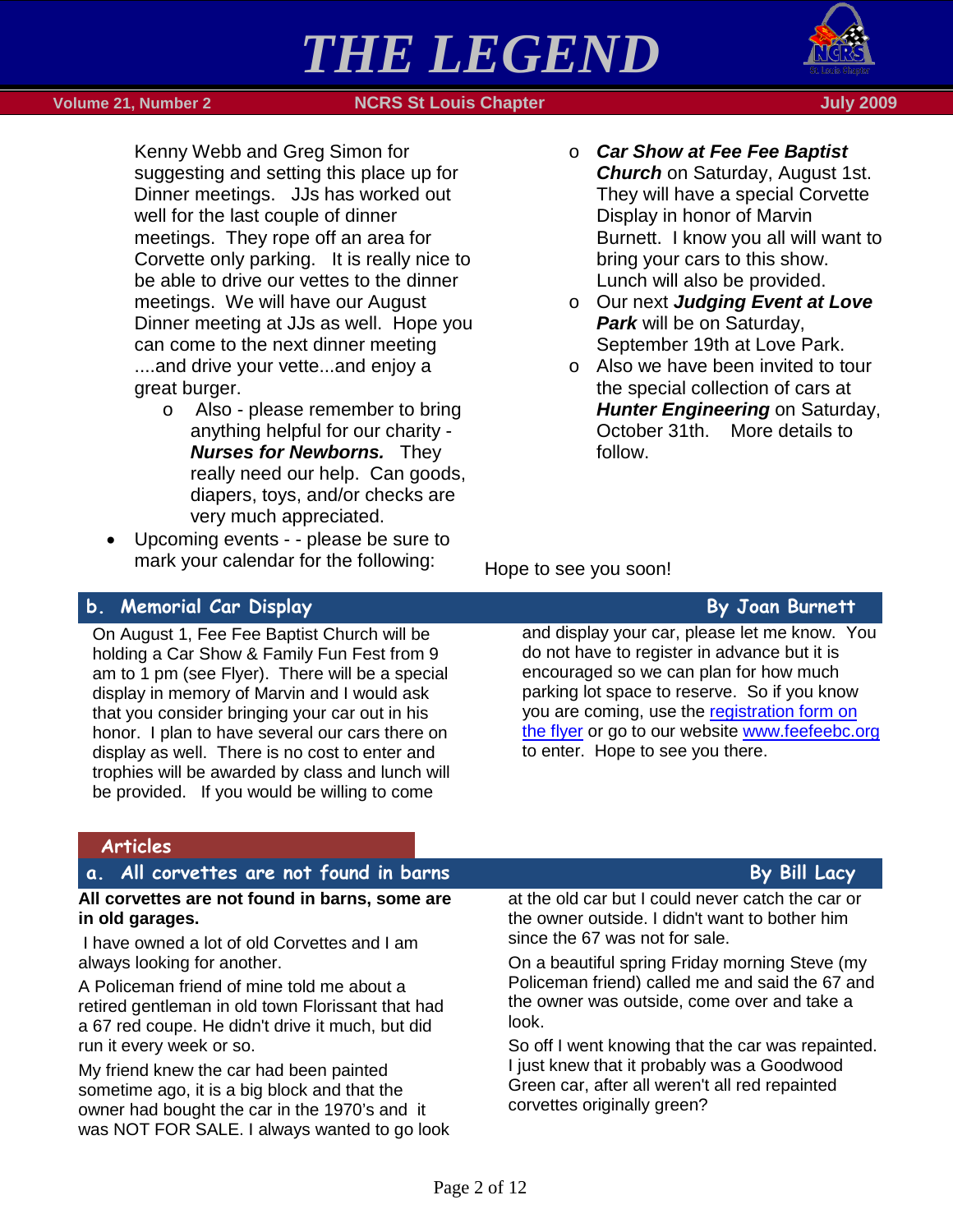

 **1990 - Volume 21, Number 2 NGRS St Louis Chapter July 2009** - St Louis Chapter July 2009

When I got to the owner's house the garage was open and there she sat. a red 67 big block coupe. A little dirty and in need of a good cleaning but looking really well. As I started looking at the 67 I opened the hood I said to the owner 390hp? No he said 435 and I have the old carbs and intake put away up on the shelves, 7 bladed fan I said, yeah he said, but it makes it run a little cooler and I have the original 5 bladed one put away. As I went to the interior of the car to look at the trim tag another surprise. 900AA a black car. Wow what a car. And a build date of K 23, my birthday! I knew I was destined to own this car.

I asked if he knew what he had here and if he had any paper work? He told me that he bought it in 1977 and that he did a title search a few years ago. He had all the owners names and copies of all the titles back to the selling dealer Placke Chevrolet in St Louis Mo and oh by the way, when he took the gas tank out of the car to repair it, the gas tank sticker was on it and in very good shape.



**Figure 1- 1st time I saw it**

By now my knees were shaking and I had to ask, have you ever thought of selling. He told me that if I had asked him that six weeks ago he would have said never, but that he and his wife had been thinking about selling it.

I asked if I could be first in line when he was ready to sell and if I could come back tomorrow with my camera.

On Saturday when I came back to take pictures he told me that he and his wife had talked all night and they were ready to sell but he wanted to keep it for a couple of months and that I was

the only one he would sell it to. It took three months, but we did arrive at a price and we got the deal done.



**Figure 2 - The day I bought it Mr. Kiel**

This great 67 now is in my garage and its amazing just how Original it is. It has never been hit and has almost all of its original parts including interior and running gear. It's a shame it was repainted because it would make a great survivor candidate.

In late May of 2005 I took this wonderful 67 to a chapter meet in St. Louis. Even though we took the full deduction for paint she still scored high enough to get a Top Flight.

On Easter Sunday 2006 we found and talked to the 1st owner Ron Hampton.

In March of 2007 the 67 was painted black lacquer, just as it was in June of 1967.



**Figure 3 - How it looks today.** May 5th 2008 we found the 2nd owner Bill Petersen.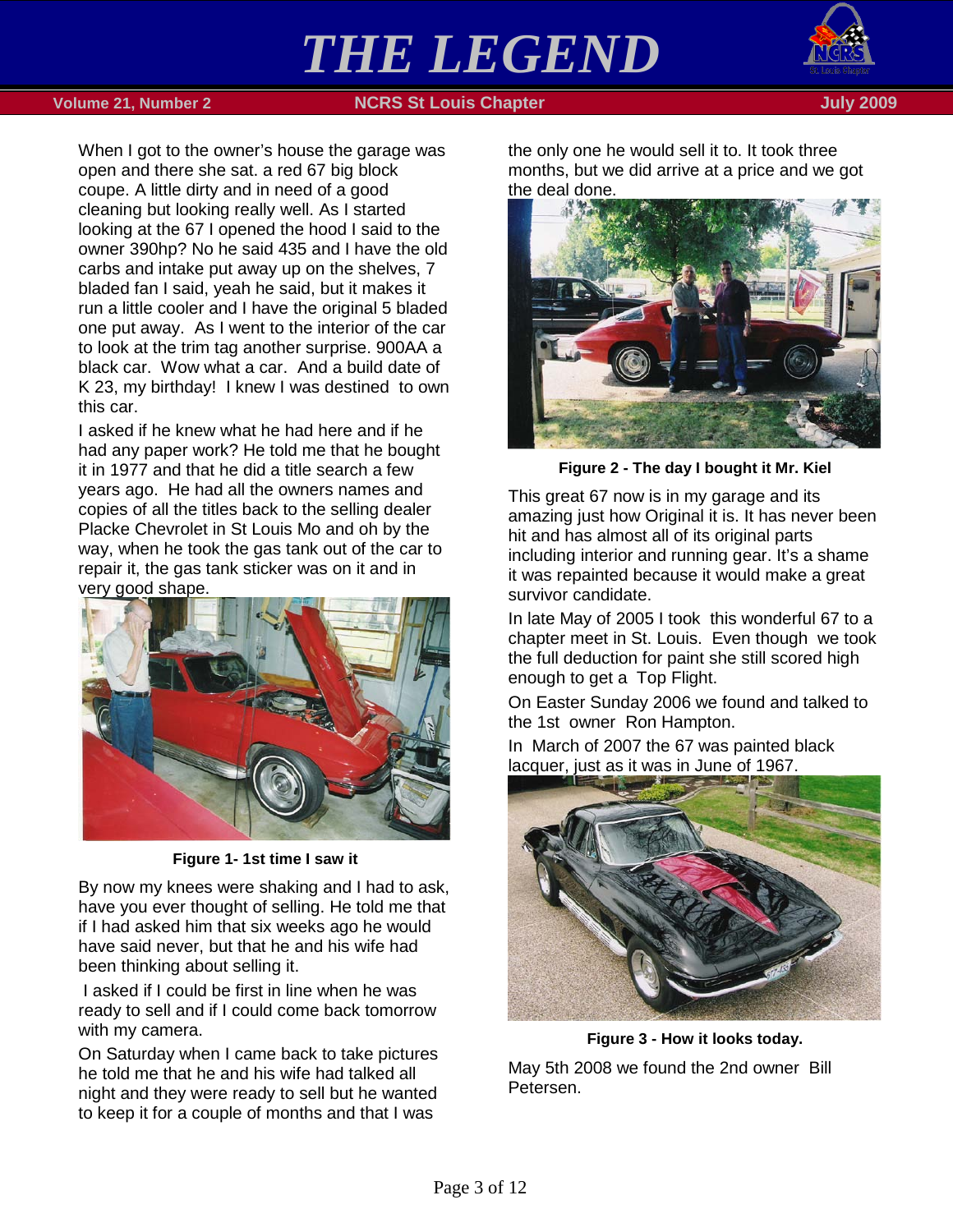

 **Volume 21, Number 2 NCRS St Louis Chapter July 2009** 

July 2008 we scored 97.8 at the NCRS Nationals in St Charles Mo.



**Figure 4 - Eng. pad**



**Figure 5 - eng. compartment**

| An Indian            | CHEVROLET MOTOR DIVISION                      |                                          |                                         | <b>Corvette</b><br><b>Order Copy</b> |           |
|----------------------|-----------------------------------------------|------------------------------------------|-----------------------------------------|--------------------------------------|-----------|
| ident. No.<br>824026 | Date Received<br>$05 - 18 - 67$               | Exp. Date of Prod.<br>$06 - 50 - 67$     | Order Number Zone No.<br>67561          | Dealer<br>03<br>863                  | COFO/F&SO |
| Model<br>19437%      | CORNETTE SPT CPE                              | Paint                                    |                                         | 02900AA TUXEDO BLACK                 |           |
| Equip. Code          | Option No.<br>Type                            | <b>BLACK TRIM</b>                        |                                         | Description                          |           |
|                      | SSTU TM Trim-<br>02L71AA Engine               |                                          | <b>435 HP VB TURBOJET</b>               |                                      |           |
|                      | Air Con.                                      |                                          |                                         |                                      |           |
|                      | <b>Q2K66DA</b> Transaror Ign.<br>02GBIPA Axle |                                          | TRANSISIOR IGN<br><b>POSITRACT AXLE</b> | <b>VIIR</b>                          |           |
|                      | 02片2王点点 Transmission                          |                                          | 4 SPD CL RATIO TRAM                     |                                      |           |
|                      | Tires                                         |                                          |                                         |                                      |           |
|                      | Conv. Top<br>Анк. Тор                         |                                          |                                         |                                      |           |
|                      | 0.2 U6.9 HA Rodio                             |                                          | AM/FH RADIO                             |                                      |           |
|                      | Comfort & Con.                                |                                          |                                         |                                      |           |
|                      | <b>SZADIAA</b><br>02N14AB                     | <b>TINTED GLASS</b><br>SIDE CUAL EXHAUST |                                         |                                      |           |
|                      |                                               |                                          |                                         |                                      |           |
|                      |                                               |                                          |                                         |                                      |           |
|                      |                                               |                                          |                                         |                                      |           |
|                      |                                               |                                          |                                         |                                      |           |
|                      |                                               |                                          |                                         |                                      |           |
|                      |                                               |                                          |                                         |                                      |           |
|                      |                                               |                                          |                                         |                                      |           |
|                      |                                               |                                          |                                         |                                      |           |
|                      |                                               |                                          |                                         |                                      |           |
|                      |                                               |                                          |                                         |                                      |           |
|                      |                                               |                                          |                                         |                                      |           |
|                      |                                               |                                          |                                         |                                      |           |
|                      |                                               |                                          |                                         |                                      |           |
|                      |                                               |                                          |                                         |                                      |           |
|                      |                                               |                                          |                                         |                                      |           |
|                      |                                               |                                          |                                         |                                      |           |
|                      |                                               |                                          |                                         |                                      |           |
|                      |                                               |                                          |                                         |                                      |           |
|                      |                                               |                                          |                                         |                                      |           |
|                      |                                               |                                          |                                         |                                      |           |

**Figure 6 - Tank Sheet**

I truly believe that there are not very many original (2 repaints) Black/Black 67/435's with complete owner history.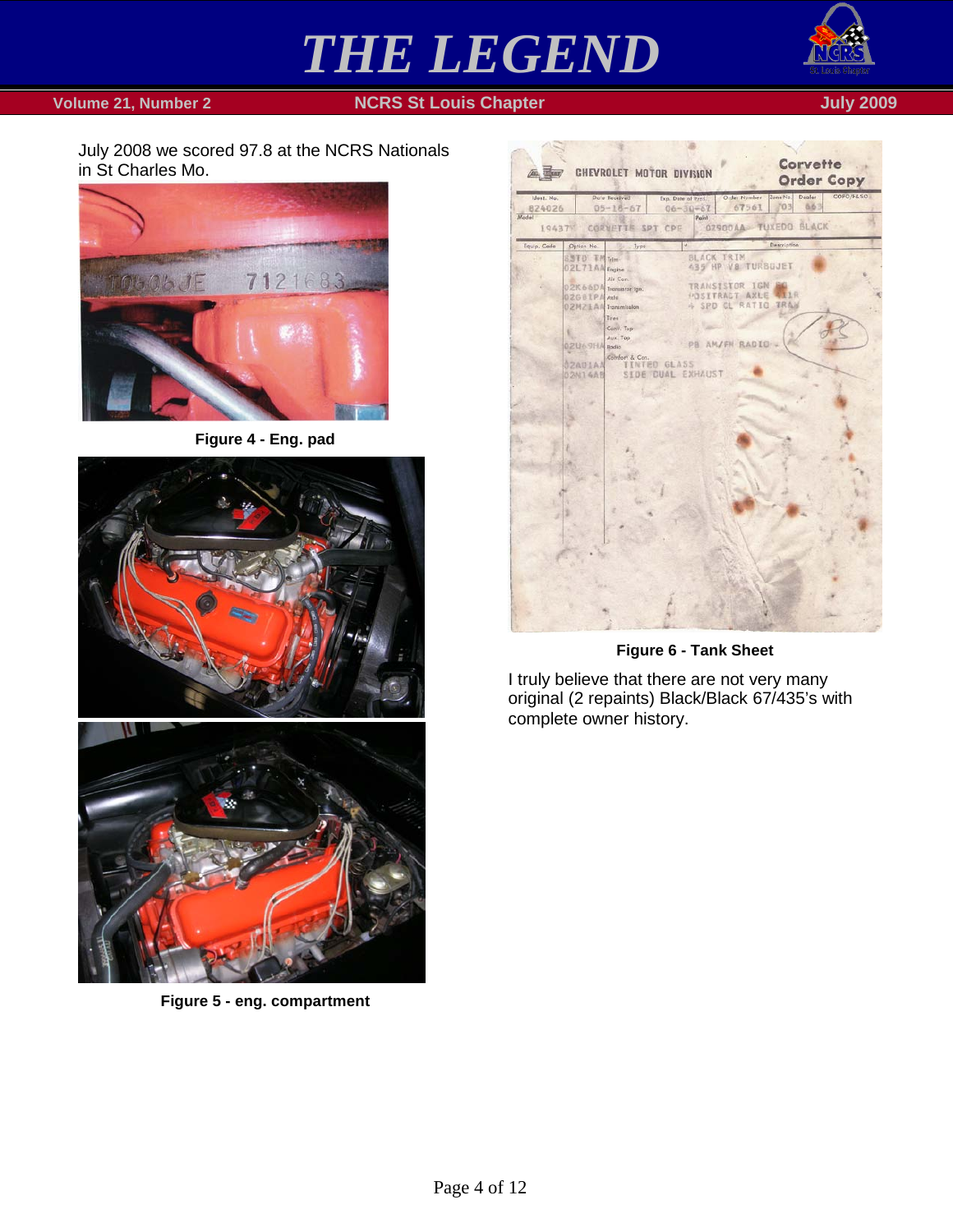

# <span id="page-4-0"></span>**b. 57 Frame Off Restoration By Frank Bloemke**

I am currently doing a frame off restoration of my 57 Corvette, and am the original and only owner. All the weldnut plates for seatbelt seat, gas tank and lid hinges were completely rusted. All the C1's I have seen in several judging events showed these plates to be bare metal and/or lightly rusted. I could not accept the idea that this was the true original condition because of my experience working at the St. Louis GM assembly plant from 1953 to 1985. So I started searching all of the most popular sources and could not find a definitive answer. Finally I discovered the NCRS Technical discussion board on the NCRS website (a wonderful resource) and ask the question. Many replies came back from many experienced and knowledgeable people in NCRS. The summation of all their answers is that no one has documented a new Corvette, only ones that were several years old and already well rusted because of their environment.

I worked as a tooling/production engineer for Fisher Body, GMAD and at the Corvette plant from 1975 thru 1982. I was intimately involved in the production process since it was basically my job to trouble shoot redesign tooling and/or get parts changed to resolve problems. I don't believe I ever saw a bare steel part of this general type go on a car that didn't have some kind of paint finish. However; we are not talking about something that would endure the salt of the first winter, only something that would hopefully keep the parts from rusting together in the cardboard box if the rail car leaked during shipment.

Accordingly I examined these parts on my car very carefully before sand blasting to remove the rust. Most were so badly rusted no paint could be found, I even took a front seat weld nut plate out of the fiberglass hat section reinforcement in hopes that it was better protected and would have traces of paint, but it was more rusted than most (probably due to poor drainage). However; the outboard seatbelt weld nut plates did show traces of paint on the protected surfaces next to the fiberglass, see photos 352 and 355. Also the

forward propshaft U-joint shield; protected by regular greasing; was still well painted.



**Figure 7 - 352**



**Figure 8 - 355**



**Figure 9 - 392**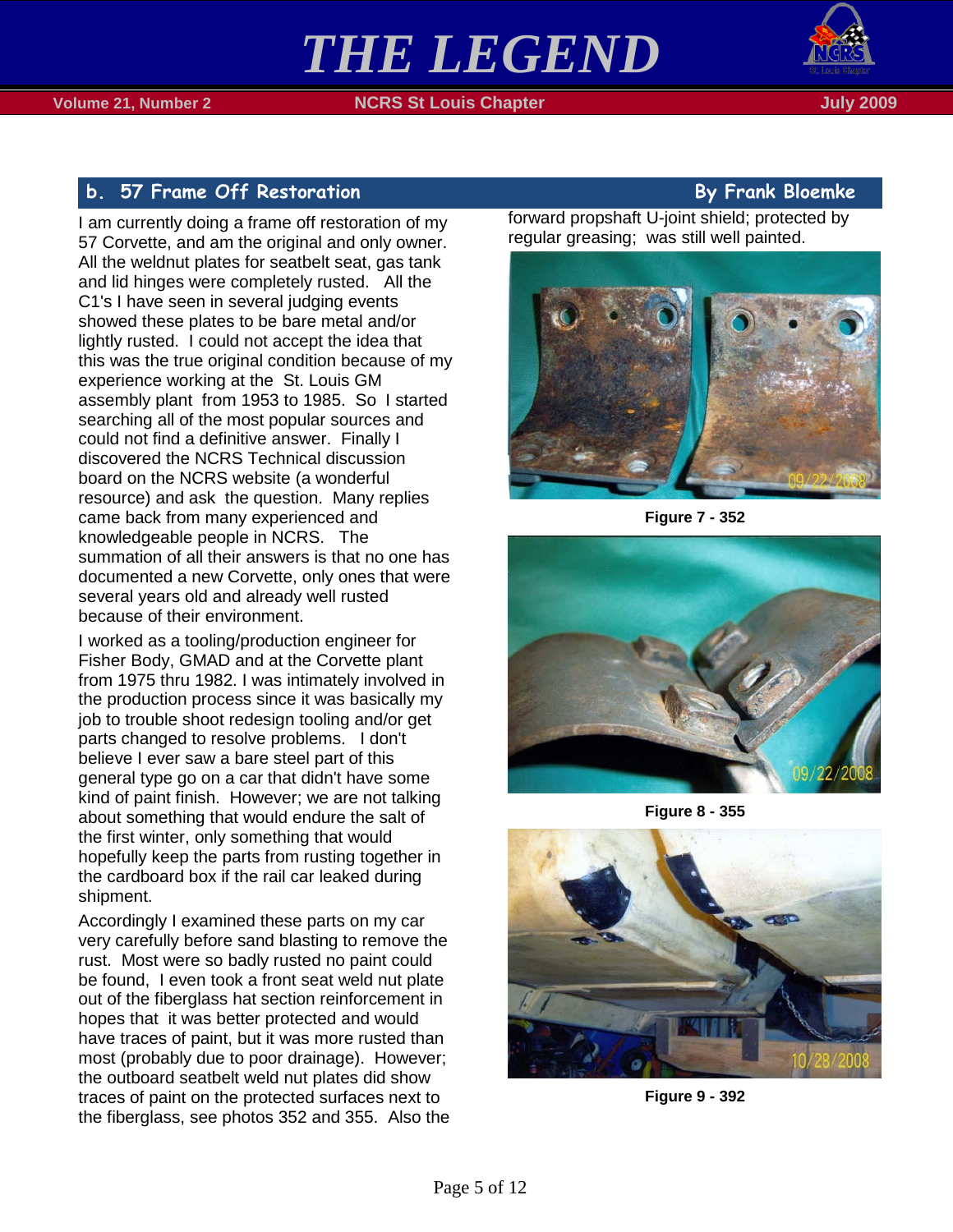

### **Volume 21, Number 2 NCRS St Louis Chapter July 2009**

With these two examples and my experience I concluded that these weld nut plates came off the assembly line painted black (original condition ) even though they may not have made it thru the first winter. My decision to paint them black (with aluminum rivets bare) is shown in photos 392,393, 394 and 397.



**Figure 10 – 393**





**Figure 12 - 405**

I'm sure I'll have to take my lumps on this one for going against the flow, but so be it. I'll worry about that and make my case when the time comes by the end of 2010.

P.S. Someone might be interested in my custom design beam frame completely adjustable dolly shown in these photos. Maybe I'll make that a subject of another article.

Frank Bloemke (43434)

**Figure 11 - 394**

# <span id="page-5-0"></span>**c. NCRS Newsletters (cont) By Doug Garrette**

As the St. Louis NCRS Editor I receive copies of of NCRS Newsletters and other info from across the US (*all that are sent out on the NCRS distribution list*).

They include a wide variety of information on Corvette activities, events, history, and technical articles. Some could be of interest to our members. I don't forward these to the members of our club mainly because the

often include large attachments that may or may not be of interst to our membership – and I don't like to load up everyones emails unless they request it.

The following is a list the newsletters and other articles that come that come in along with links to those that are available on line: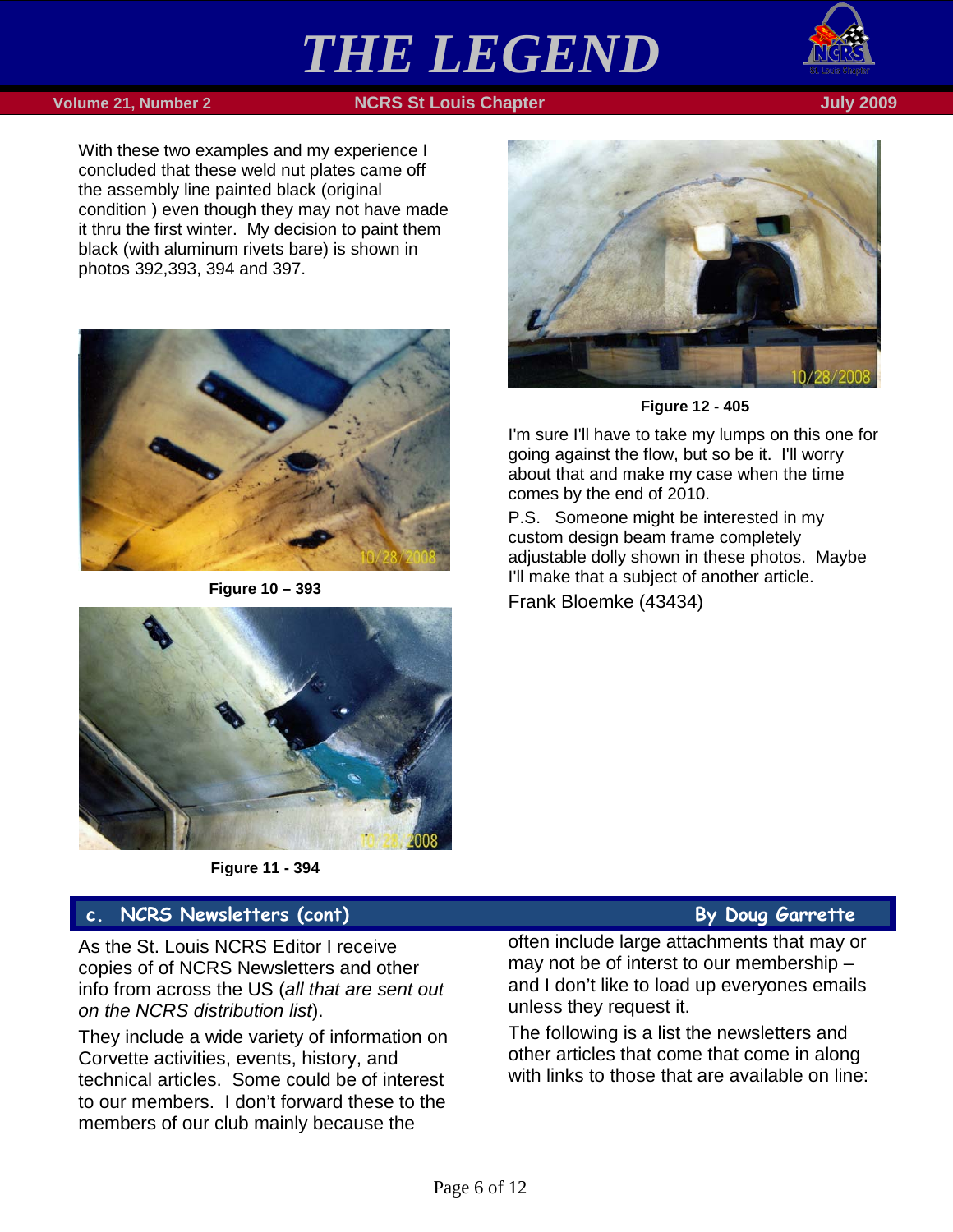

### **1990 - Volume 21, Number 2 NGRS St Louis Chapter July 2009** - St Louis Chapter July 2009



- Northeast Chapter [Spring Newletter](http://ssomail.charter.net/do/redirect?url=http%253A%252F%252Fncrs.org%252Fne%252FSPRING_2009.pdf)
- The latest issue (July 2009) of Corvette Enthusiast magazine is ready for viewing online by way of their FREE "Digital Edition"! Want to see it? [http://www.digitalcorvettes.com/forums/showt](http://www.digitalcorvettes.com/forums/showthread.php?p=1409029#post1409029) [hread.php?p=1409029#post1409029](http://www.digitalcorvettes.com/forums/showthread.php?p=1409029#post1409029)
- On behalf of our Western NY NCRS Chapter Crossed Flags Newsletter editor, Rick Casper, here is the link for our Volume 19, Number 1 newsletter. Enjoy! [http://www.wnyncrs.org/WNY%20Newsletter](http://www.wnyncrs.org/WNY%20Newsletter%20Volume%2019%20Number%201.pdf) [%20Volume%2019%20Number%201.pdf](http://www.wnyncrs.org/WNY%20Newsletter%20Volume%2019%20Number%201.pdf)
- The Western NY NCRS Chapter Crossed Flags Newsletter Volume 19, Number 2 may be viewed at: [http://www.wnyncrs.org/WNY%20Newsletter](http://ssomail.charter.net/do/redirect?url=http%253A%252F%252Fwww.wnyncrs.org%252FWNY%252520Newsletter%252520Volume%25252019%252520Number%2525202.pdf)

### <span id="page-6-0"></span>**Events**

## <span id="page-6-1"></span>**a. Events and Activities By Dave Buescher**

Year to date , the St Louis Chapter has had a lot going on. We hosted a Chapter Judging school in April, a Chapter judge meet in May, a road trip to D&A Corvette Restorations in June.

Some upcoming events are A Memorial Car display in memory of Marvin Burnett Saturday August 1st

Our 2nd Chapter Judging event scheduled for Sept. 19 at Love Park Funfest at Mid America Motorworks in Effingham IL. Sept. 25 / 27

The monthly meeting location has been temporally moved to JJ Restaurant for August and POSSIBLY September.

### [%20Volume%2019%20Number%202.pdf](http://ssomail.charter.net/do/redirect?url=http%253A%252F%252Fwww.wnyncrs.org%252FWNY%252520Newsletter%252520Volume%25252019%252520Number%2525202.pdf)

- July issue of the Central New Jersey NCRS Chapter Newsletter, please view the Newsletter on line at: [http://centralnewjerseyncrs.org/CNJNCRS\\_N](http://ssomail.charter.net/do/redirect?url=http%253A%252F%252Fcentralnewjerseyncrs.org%252FCNJNCRS_Newsletter_July_2009.pdf) [ewsletter\\_July\\_2009.pdf](http://ssomail.charter.net/do/redirect?url=http%253A%252F%252Fcentralnewjerseyncrs.org%252FCNJNCRS_Newsletter_July_2009.pdf)
- The Experimental Chevrolet Corvette SS **OLD FOOTAGE OF CHEVROLET ENGINEERS WORKING HARD ON CORVETTE INNOVATION: [http://www.youtube.com/watch?v=upquH0](http://ssomail.charter.net/do/redirect?url=http%253A%252F%252Fwww.youtube.com%252Fwatch%253Fv%253DupquH0f-LQA) [f-LQA](http://ssomail.charter.net/do/redirect?url=http%253A%252F%252Fwww.youtube.com%252Fwatch%253Fv%253DupquH0f-LQA)**

Take a look at the information that I collect and let me know if you would like to have this sent to you.

Be on the lookout for notices regarding meeting location. The new location has given members the opportunity to drive their cars and display them in a secured location in the parking lot. At the July meeting there were 9 Corvettes on display Below is the address and link to the restaurant.

### **JJ's Restaurant**

1215 S Duchesne St. Charles, MO 63301 (636) 946-3500 *[map & directions](http://maps.google.com/maps?ie=UTF8&q=1215+S.+Duchesne,+st.+charles,+MO&fb=1&cid=0,0,2984942183276565033&z=16&iwloc=A)*

If you have an idea for a group outing or an activity that you think would interest or members, contact me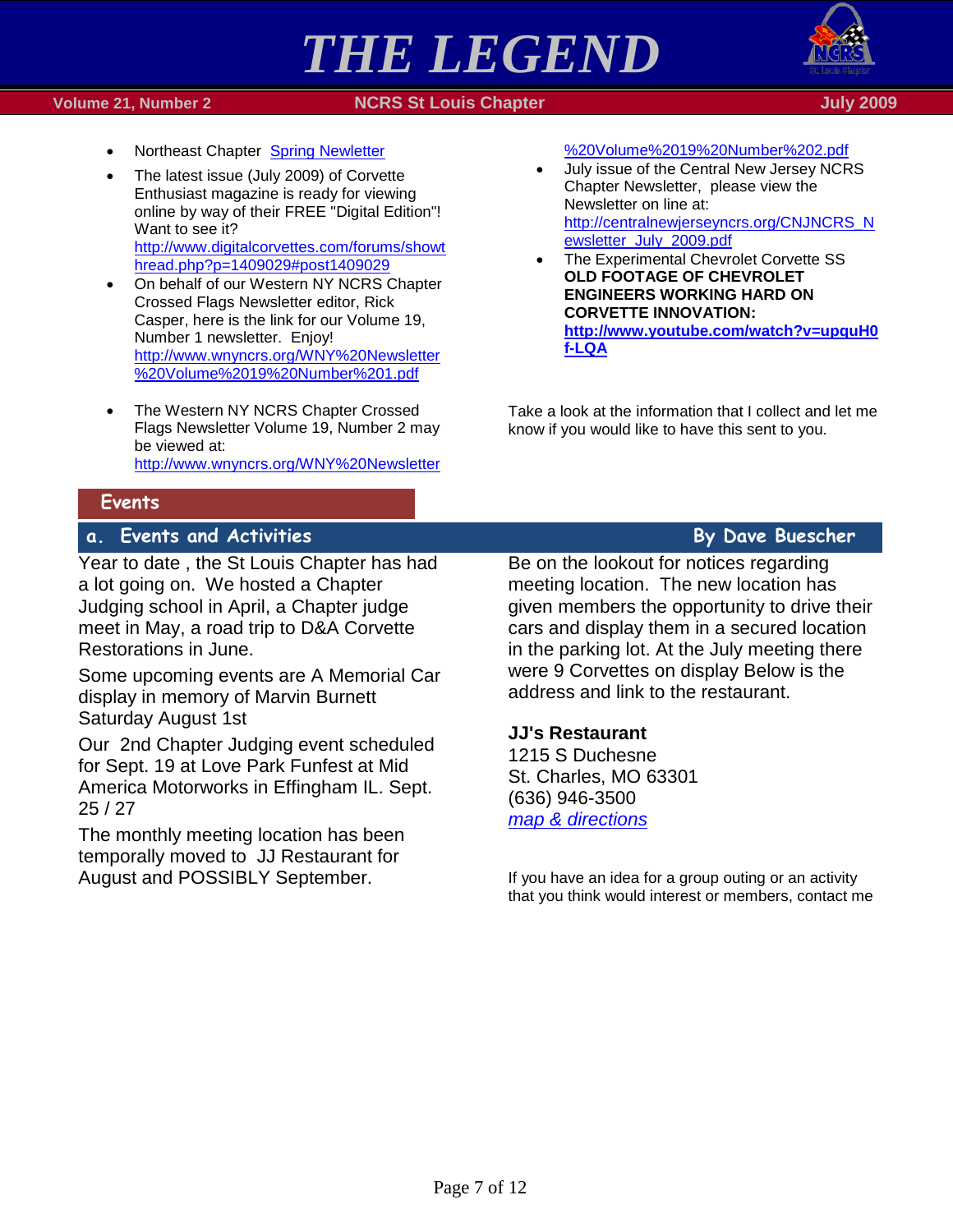

# <span id="page-7-0"></span>**b.** STL Spring 2009 Judging Meet **By Joe Raine**

The following pictures were provided by Joe from our Spring Judging Meet. The full set is available on Joe's Picaso photo album.

# **You are invited to view j.r.raine's photo album: [Corvette](http://picasaweb.google.com/lh/sredir?uname=j.r.raine&target=ALBUM&id=5347671105859238673&authkey=Gv1sRgCMzjhsbw7p6OiwE&authkey=Gv1sRgCMzjhsbw7p6OiwE&feat=email)**



**Corvette** Jun 15, 2009 by **j.r.raine [View Album](http://picasaweb.google.com/lh/sredir?uname=j.r.raine&target=ALBUM&id=5347671105859238673&authkey=Gv1sRgCMzjhsbw7p6OiwE&authkey=Gv1sRgCMzjhsbw7p6OiwE&feat=email)** [Play slideshow](http://picasaweb.google.com/lh/sredir?uname=j.r.raine&target=ALBUM&id=5347671105859238673&authkey=Gv1sRgCMzjhsbw7p6OiwE&authkey=Gv1sRgCMzjhsbw7p6OiwE&feat=email&mode=SLIDESHOW)

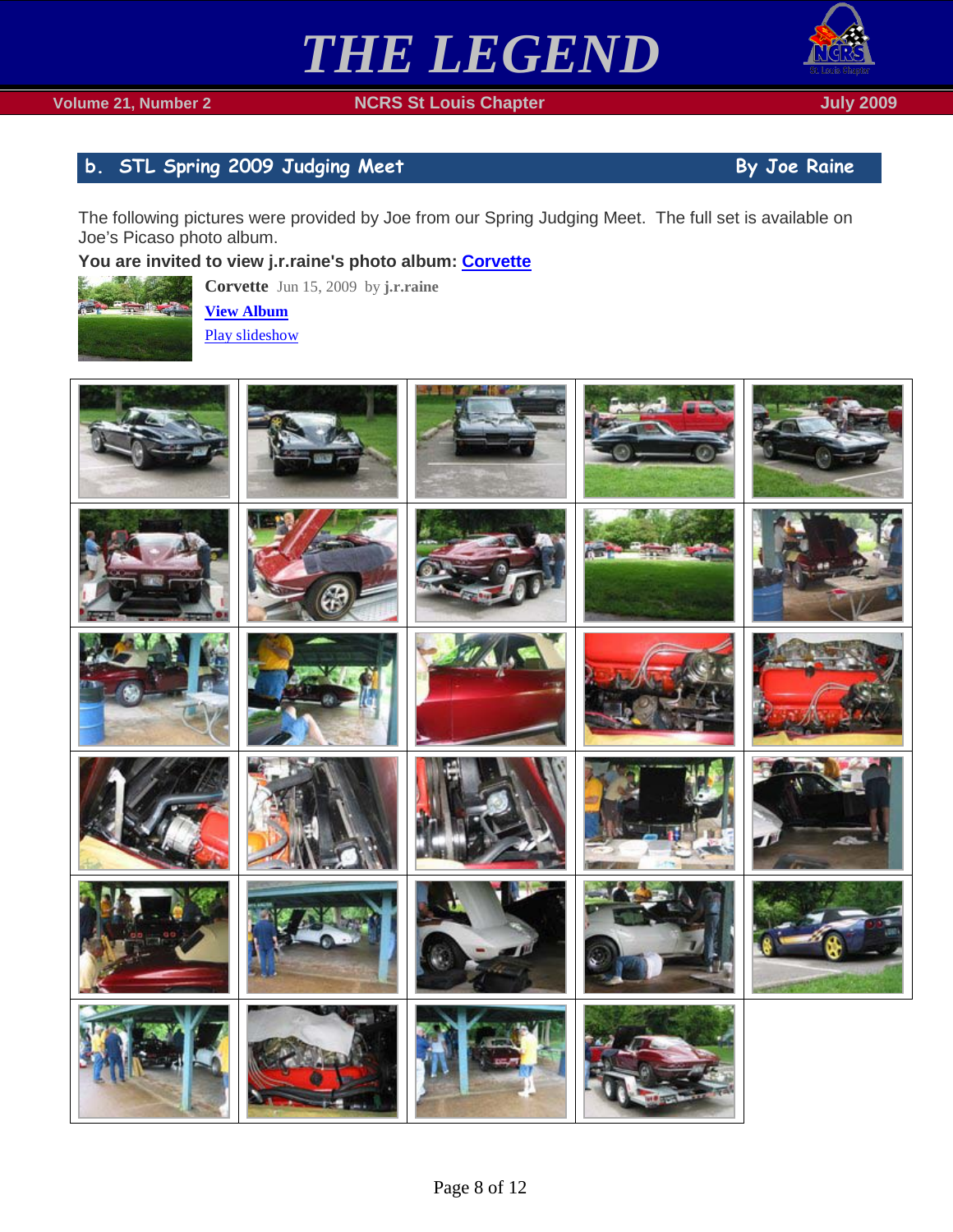

## **Volume 21, Number 2 NCRS St Louis Chapter July 2009**

<span id="page-8-0"></span>

| c. STL NCRS 2009 Calendar |                                                                   |                                  |            |
|---------------------------|-------------------------------------------------------------------|----------------------------------|------------|
|                           | <b>Activity</b>                                                   | <b>Location</b>                  | Time       |
| July                      |                                                                   |                                  |            |
| 09, Thursday              | <b>St Louis Chapter Meeting</b>                                   | <b>JJ's, St Charles</b>          | 6:30 PM    |
| $20 - 24$                 | <b>NCRS National Convention</b>                                   | San Jose, CA                     |            |
| <b>August</b>             |                                                                   |                                  |            |
| 01, Saturday              | <b>Memorial Car Display in memory of Marvin</b><br><b>Burnett</b> | <b>Fee Fee Baptist Church</b>    | 8:00 AM    |
| 13, Thursday              | <b>St Louis Chapter Meeting</b>                                   | <b>JJ's, St Charles</b>          | 6:30 PM    |
| 28-30                     | <b>Corvette's at Carlisle</b>                                     | Carlisle, PA                     |            |
| September                 |                                                                   |                                  |            |
| 10, Thursday              | <b>St Louis Chapter Judging School</b>                            | <b>TBD</b>                       | 6:30 PM    |
| $17 - 19$                 | Regional - Marlborough, MA                                        |                                  |            |
| 19, Saturday              | <b>St Louis Chapter Judging Meet</b>                              | <b>Mary's Shelter, Love Park</b> | 9:00 AM    |
| 20, Sunday                | Queeny Park Swap Meet                                             |                                  |            |
| $25 - 27$                 | <b>Funfest - Mid America Motorworks</b>                           | Effingham, IL                    |            |
| <b>October</b>            |                                                                   |                                  |            |
| 08, Thursday              | <b>St Louis Chapter Meeting</b>                                   | <b>Ozzie's Westport Plaza</b>    | 6:30 PM    |
| $15 - 17$                 | <b>Texas Regional</b>                                             | Waco, TX                         |            |
| 31, Saturday              | <b>Hunter Engineering Tour</b>                                    | <b>St Louis</b>                  | $9 - 11AM$ |
| <b>November</b>           |                                                                   |                                  |            |
| 12, Thursday              | <b>St Louis Chapter Meeting</b>                                   | <b>Ozzie's Westport Plaza</b>    | 6:30 PM    |
| <b>December</b>           |                                                                   |                                  |            |
| 05, Saturday              | <b>St Louis Chapter Holiday Meal</b>                              | <b>TBD</b>                       |            |

<span id="page-8-2"></span><span id="page-8-1"></span>**For Sale or Trade a. Parts**

I have a 1965 hood and need a 1964 hood. Would like to buy or trade for a 1964 hood.

Kevin Bayliss, 636-376-2102 Cell: 586-909-1435 [kevin.bayliss@us.army.mil](mailto:kevin.bayliss@us.army.mil)

(*Send me any items that you have for sale or are looking for and they will go in the next edition!)*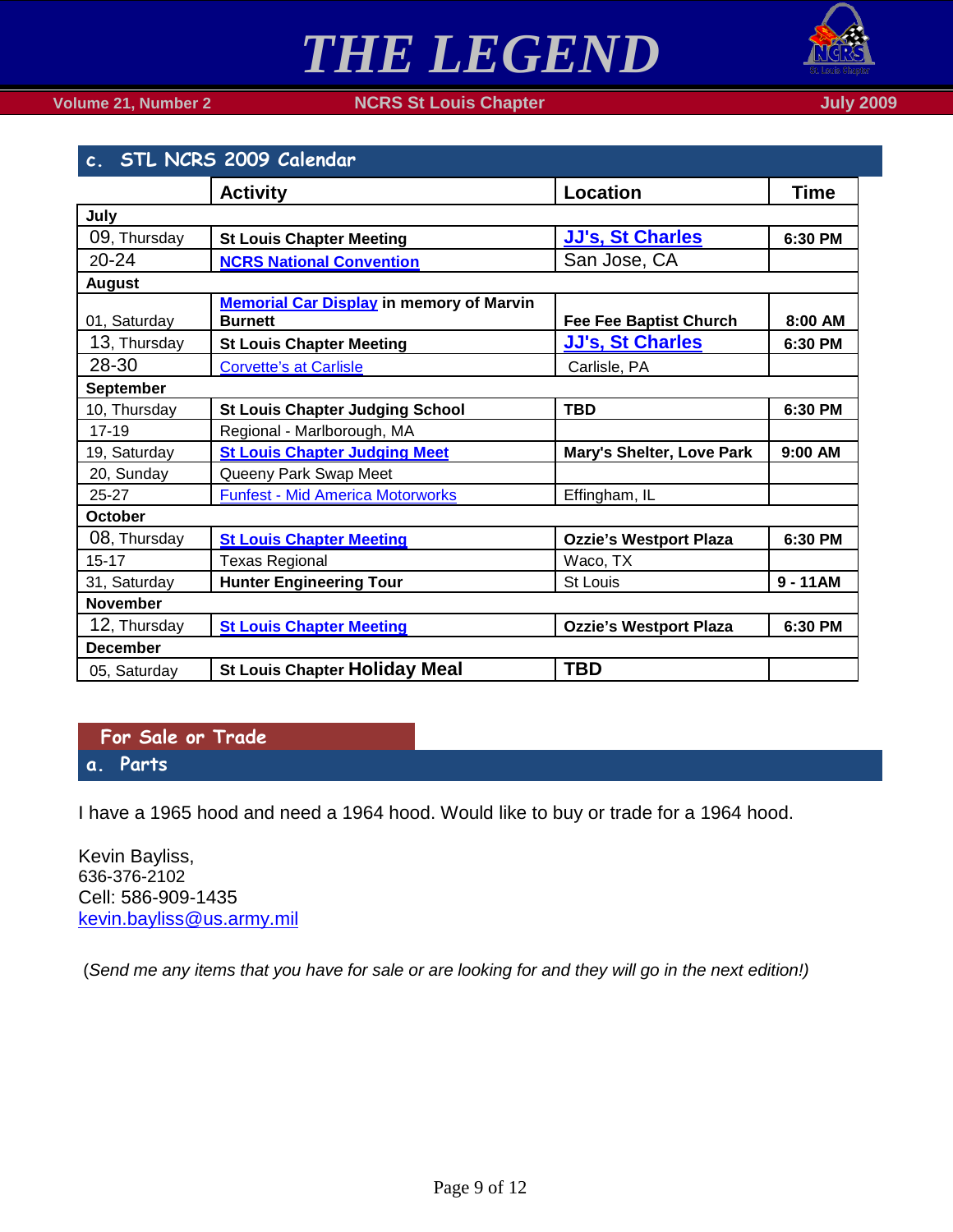

## <span id="page-9-0"></span>**Club Information**

# <span id="page-9-1"></span>**a.** STL Chapter Meeting Minutes **Anne Pickles Anne Pickles**

The June 11, 2009 monthly meeting of the St. Louis Chapter NCRS was called to order by Kelly Waite. (The meeting was held at JJ"s Restaurant in St. Charles.)

Joan Burnett presented the Treasurer's Report. The account balance is \$7252.80 (Note: bills associated with the May  $30<sup>th</sup>$  judging were just submitted tonight).

### Old Business:

Kelly Waite thanked everyone for the turnout at the May  $30<sup>th</sup>$  judging. Four cars were judged  $$ three earned Top Flight and one earned Second Flight.

The chapter still does not have a car for the Pinewood Derby event at the National Convention.

Joe Anelle has a buddy in a Cadillac club that is also trying to tour Hunter Engineering. Since Hunter limits the number of tours each year, we will try to combine with the Cadillac club for the tour.

Frank Bloemke said the September 19<sup>th</sup> Webster Groves Rotary Club car show needs judges.

### New Business:

Those participating in the road trip to D & A Corvettes this Saturday (June  $13<sup>th</sup>$ ) will meet at Dave Buescher's house. A group from South County is meeting at the Steak & Shake at

Telegraph & I-270 at 8 am; a group from North County is meeting at McDonald's at I-270 & McDonnell Blvd. at 8:15 am. Both groups plan to be a Dave's by 9 am and proceed from there to Gillespie. Remember, no beer allowed at NCRS events.

Doug Garrette has a new e-mail address that he will send to everyone. Deadline for the next newsletter is mid-June.

Don Pickles said that the NCRS survey responses to are to be submitted by the end of June, so please send your comments to him prior to June 30<sup>th</sup>.

Gary Chestnut needs help at the NCRS booth at Bloomington Gold. Bill Lacy asked if there is a chapter banner he can display at Bloomington. Discussion indicated we have a huge banner and perhaps should look into getting a smaller one for times like this.

Joe Anelle said the Route 66 Corvette Club car show is this Sunday at Vettes Restaurant on Highway 94. Registration is 9 – noon.

Kelly suggested that the July meeting also be held at JJ's Restaurant. Everyone agreed.

Attendance: 24 members and 2 guests

(Joe Plaffer, a guest of Steve Gissy, has a laguna blue '58)

50/50 drawing: \$39 to John Foster

## <span id="page-9-2"></span>**b. Editors Note**

.

The newsletter and web page are great ways to keep everyone in the club current on our latest activities. We are working hard to keep them up to date. The next edition of *The Legend* is planned for November. Please send in your articles by 15 October.

Our web page [\(http://stlouisncrs.org/\)](http://stlouisncrs.org/) and newsletter are available for posting classified ads for those parts that you no longer need. Ads for any model year Corvette to buy, sell, or trade are free NCRS members.

Commercial advertising is also available for the newsletter (includes a link on our web page). All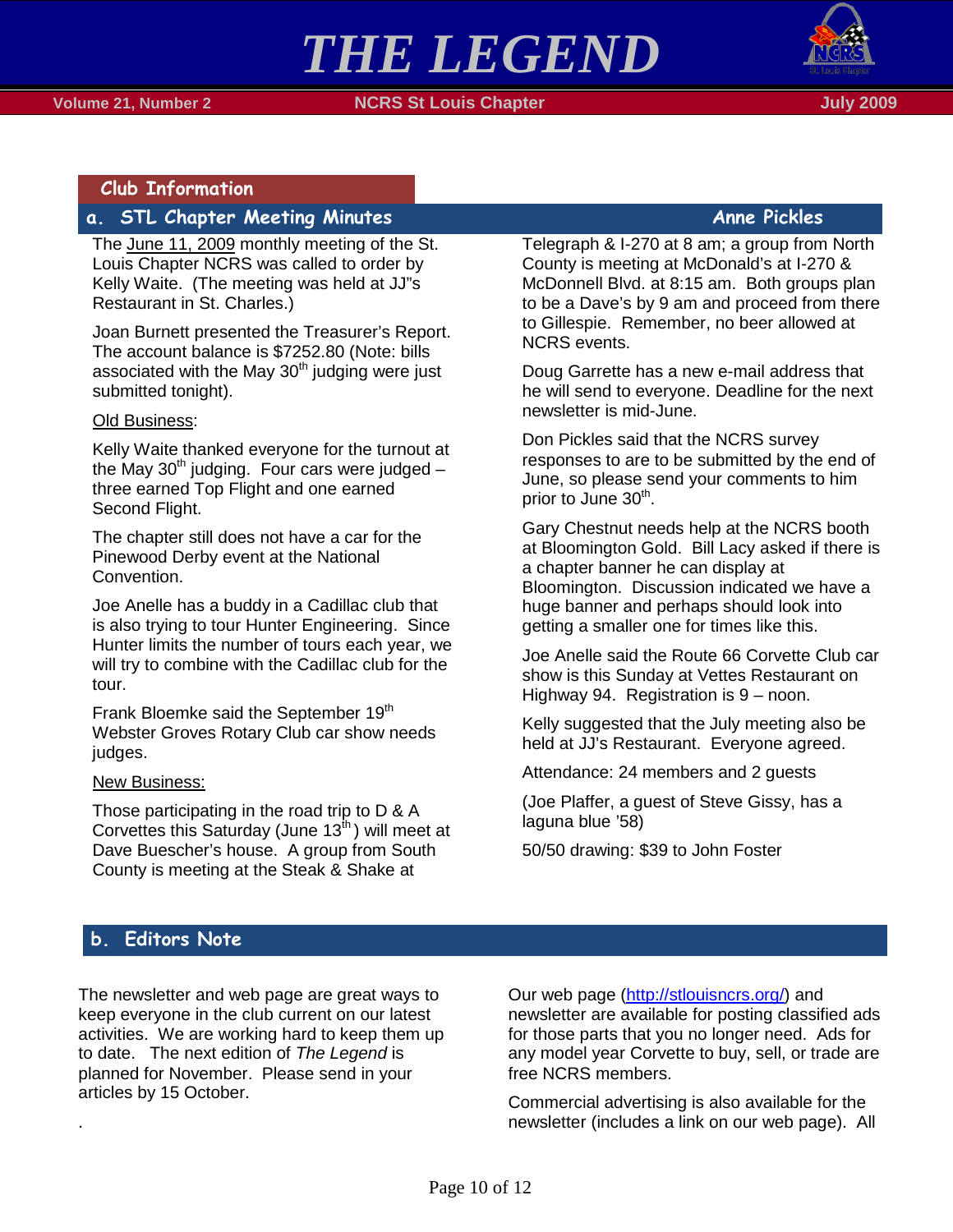### **Volume 21, Number 2 NGRS St Louis Chapter July 2009 July 2009**

# *THE LEGEND*



ads will be included in four consecutive newsletters.

### **Classified Ads:**

- Free for members 50 words or less
- \$10 for non-members

### **Commercial Advertising:**

- Full Page \$75
- $\frac{1}{2}$  Page \$50
- Business Card size \$25

Order your club shirt. They are available in Small, Medium, Large, X-Large, XX-Large and XXX-Large. Contact Cherie Garrette at (314 971-1373) or [dgarrette@charter.net](mailto:dgarrette@charter.net) for your order (\$25 per shirt)



Feel free to drop me a note if you have any suggestions for improving our newsletter or webpage [\(dc.garrette@gmail.com\)](mailto:dc.garrette@gmail.com) I want to hear from you!

## <span id="page-10-0"></span>**c. Our Sponsors**

| <b>Bloomington Gold</b><br><b>California Car Cover</b><br><b>Corvette America</b><br><b>Elco Chevrolet</b> | <b>Cingular</b><br><b>Hagerty Insurance</b><br><b>Mequiars Wax</b><br><b>Weber Chevrolet</b> | <b>Mid America Motorworks</b><br><b>Mid America Designs</b><br><b>Vette Brakes &amp; Products</b><br><b>Feld Chevrolet</b> |
|------------------------------------------------------------------------------------------------------------|----------------------------------------------------------------------------------------------|----------------------------------------------------------------------------------------------------------------------------|
| <b>Dobbs Tire and Auto</b>                                                                                 | <b>Just Corvettes</b>                                                                        | <b>Londoff Chevrolet</b>                                                                                                   |
| <b>Gateway Classic Cars</b>                                                                                | <b>Classic Car Studio</b>                                                                    | <b>Corvette Clocks by Roger</b>                                                                                            |

# <span id="page-10-1"></span>**d. Club Officers**

| <b>Chairman</b>            | <b>Kelly Waite</b>                 | kswaite@sbcglobal.net                  | 314-543-6447                 |  |  |
|----------------------------|------------------------------------|----------------------------------------|------------------------------|--|--|
| <b>Vice-Chairman</b>       | <b>Don Pickles</b>                 | ddpcpa@aol.com                         | 314-846-0354                 |  |  |
| <b>Secretary</b>           | <b>Anne Pickles</b>                | ddpcpa@aol.com                         | 314-846-0354                 |  |  |
| <b>Treasurer</b>           | <b>Joan Burnett</b>                | 1z67t5s@centurytel.net                 | 636-462-4401                 |  |  |
| <b>Events Chairman</b>     |                                    | Dave Buescher dbuescher@mktpileman.com | 618-692-0679                 |  |  |
| <b>Judging Chairman</b>    | <b>Mark Markel</b>                 | markels4@sbcglobal.net                 | 636-922-9196                 |  |  |
| <b>Membership Chairman</b> | <b>Steve Gissy</b>                 | steveg@anbakerco.com                   | 314 821-9347                 |  |  |
| <b>Newsletter Editor</b>   | <b>Doug Garrette</b>               | dc.garrette@gmail.com                  | 636 527-6782                 |  |  |
| <b>Board Members</b>       |                                    |                                        |                              |  |  |
| 1 yr                       | Darrell Wilson bud2245@charter.net |                                        |                              |  |  |
| 2 <sub>yr</sub>            | <b>Joe Anelle</b>                  | joeanelle@msn.com                      | 636-296-2936<br>636-447-1832 |  |  |
| 3 yr                       | <b>Joe Raine</b>                   | j.r.raine@gmail.com                    | 314-644-2532                 |  |  |